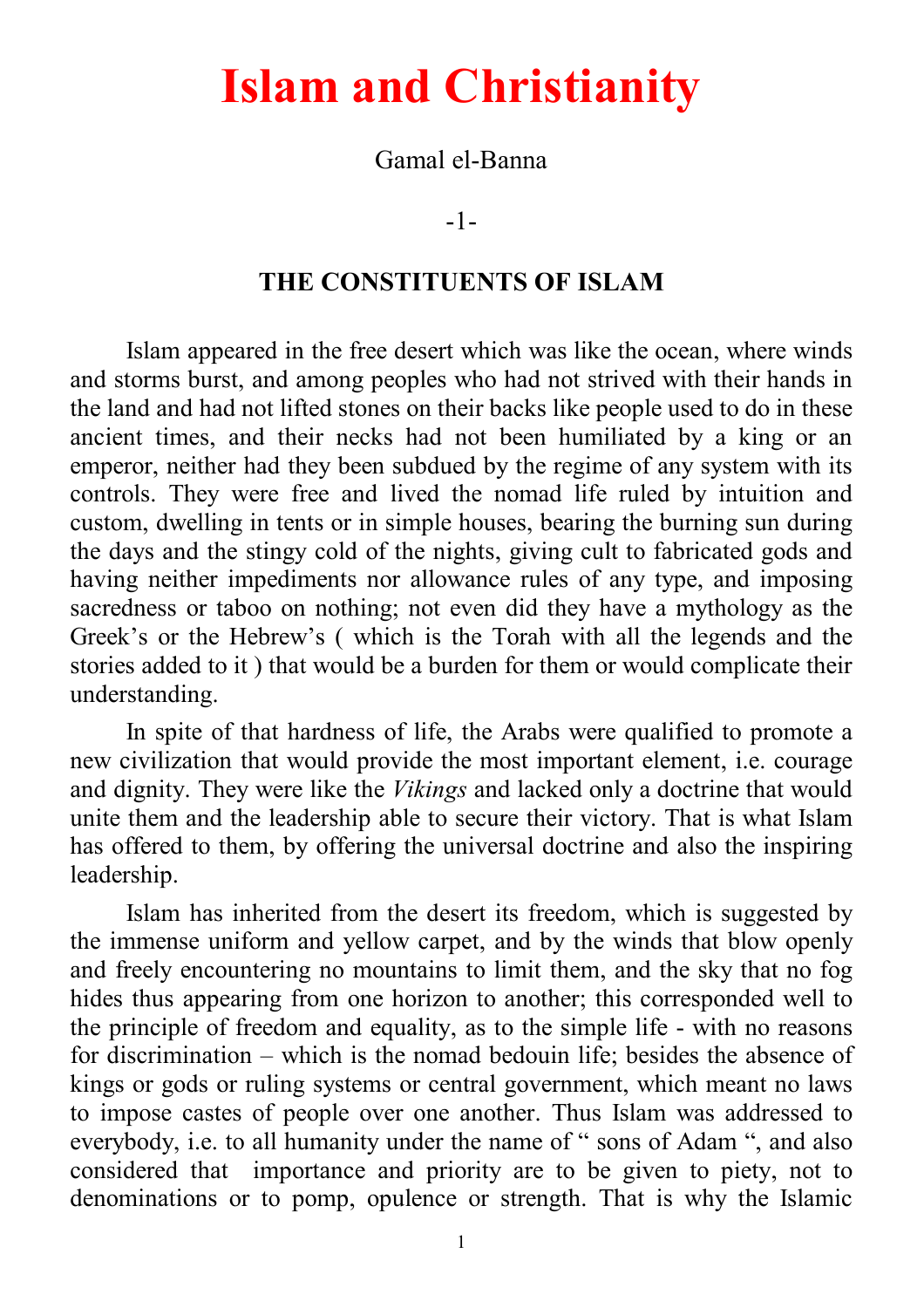society has neither had a caste system (social classes) nor hereditary titles, nor barriers between upper and lower classes which were renowned in the Roman and Persian empires and persisted until the French revolution leaving reminiscence even up till our modern time in some societies. The Arabs have not known the legalized aristocracy even when the had reached the stage of the empire, because the old civilizations have not been able to penetrate the basis of equality that was rooted in them by the desert and strengthened by Islam. This similarly involves the absence of a Church or a religious institution which would have orders for its men and levels and dresses and a priestly organizion having the right to allow or to excommunicate. Islam may be seen – from these aspects – as "secular" or civil. In fact, the mosque is an open area, and everybody practices prayer at home and in the fields, and anyone who has memorized parts of the Coran can become an Imam – a prayer leader -; moreover, the relation between the believer and God is direct and accepts no interference from anyone. The Islamic society remains open, and the specific capabilities and merits of any individual would raise him up; knowledge and religious expertise were at hand reach of everybody, so that through it the least in line was capable of acquiring the highest positions, which is what the "Mawaly" did ( they were initially servants ). Commerce and craftsmanship were also free.

The Arabs, in the midst of whom Islam appeared, had not practiced arts such as building, drawing and design, or music, as it was for the Egyptians, the Greeks, the Persians and others; their only pride was poetry with its eloquence, its abundance and its truthfulness in depicting; their boasting of poetry was such as to hook their best poems on the Kaaba – which gave them the name " hooked poems".

This reality has required from the miracle of Islam to become a literary and technical "matter" overcoming the hooked poems with its rhetoric formulation; this has been put forward in the "Coran", which is the mostly marvelous piece of literature or technical composition in the Arabic language, so that when the Arabs have been confronted with it, they welcomed it, as it was neither a poetry of poets nor a rhyme of priests nor a rhetoric of speakers : the Coran has been the miracle leading them to faith.

This leads us to find out that all the preludes gather up from the various directions into a unique current in Islam, according to the will of God, the last prelude being that which has required that the miracle of Islam be based on a book in the Arabic language which in turn is convenient for a more important truth : that the era of miracles was over and that the time had come for the era of reason, because when the miracle is represented by a book, one must read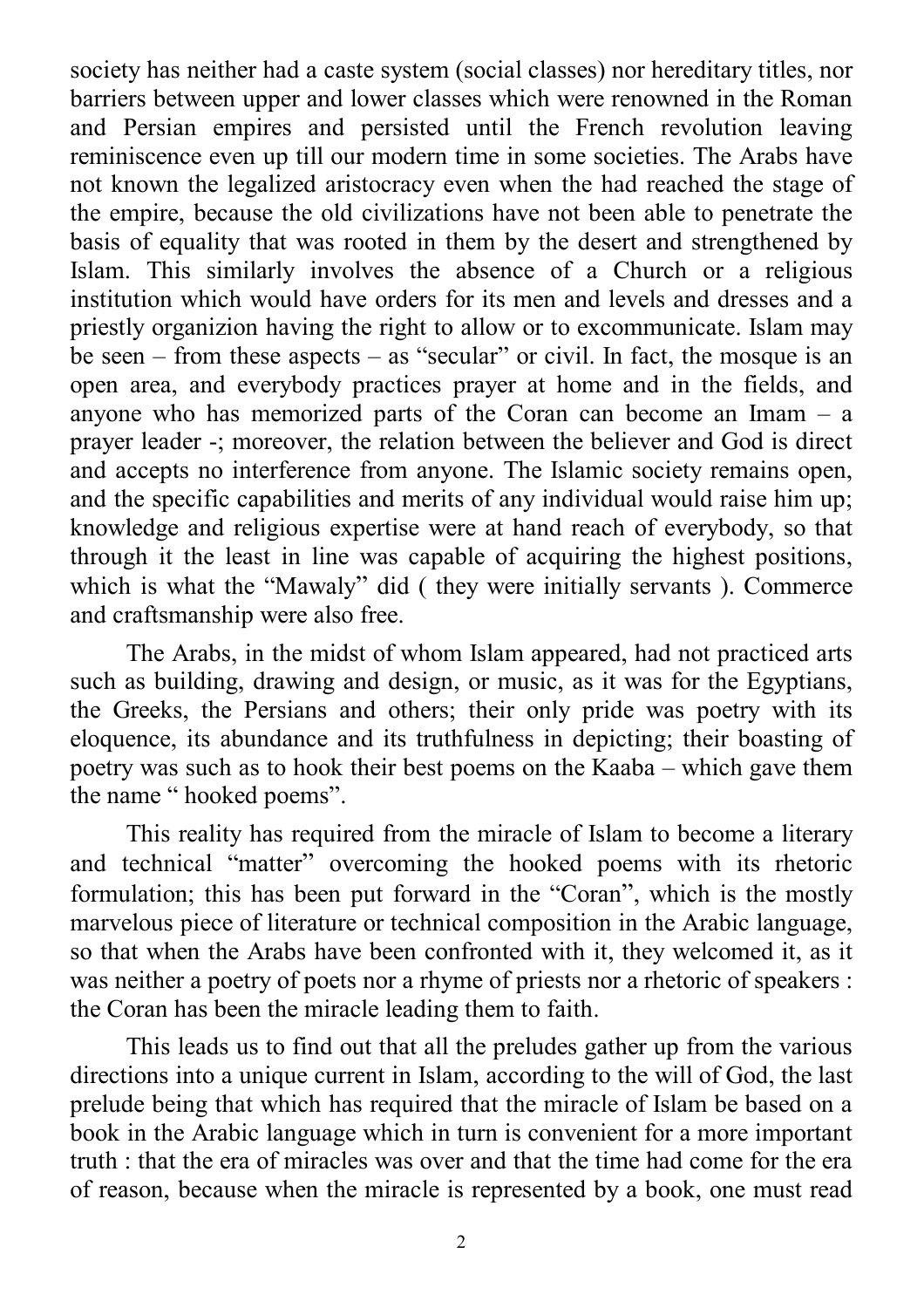that book and assimilate it by using much of reflection and aptitude – that is the work of reason.

Moreover, when Islam has decided that it is the last in line of all religions, by that it ended the epoch of the prophets and started the epoch of man.

These original factors are those which have formulated Islam and constituted it according to the will of God, and also to the will of the prophet.

There is also another series of factors which were built up along with the development of the Islamic society, and have imposed their requirements on Islam and have produced judgments that are different and – sometimes – opposed to those of the Coran, practically because they were born not of Islam but of the circumstances.

Among these factors is the fact that the tribe of "Quraish" (of Mecca) declared war on Islam.That tribe represented the Arab paganism; and Islam found itself obliged to defend itself and its freedom of creed. Some enemies of Islam–among the hypocrites and the Jews–have succeeded to invent numerous "hadith" (sayings of the Prophet) and to introduce them among the Moslems, so that these sayings were adopted later on. Even more important was the fact that when the "Imams" ( leaders of prayer) have established the fundaments for the Islamic knowledge system-made of "tafseer" (interpretation) and "hadith" and "fiqh" (science of the religion, or jurisprudence)-in the 3<sup>rd</sup> century after the "Higra" (the emigration of the Prophet from Mecca to Medina, marking the start of the Islamic calendar), when the Islamic State had reached its climax in the Imperial stage (notice that the Imam Ibn Hambal was contemporary to the Caliphs al-Maamoon and al-Mu'tasem); at that time, it was inevitable that those Imams (or doctors) be influenced by the reality of things, and they actually couldn't be free from their impact; indeed, one cannot easily be unaffected by his epoch, and those "Olamaa "(religious experts) found themselves in the middle of two sets of effects. The first was to exalt the clemency of Islam which gave way to the infiltration of sectal doctrines and beliefs into Islamic thinking; so that the reader of Shahrestani's book "Sects and Doctrines" can get a view of the depth of their intrusion and of how widespread they came to be. On the other hand, there was the oppressive ruling, closed and keen on monopolizing power, that resisted to all opposition trends; thus the requirements of this situation imposed themselves on the Islamic knowledge system, so that it did not express God or the Prophet but the authorities and the circumstantial necessities instead.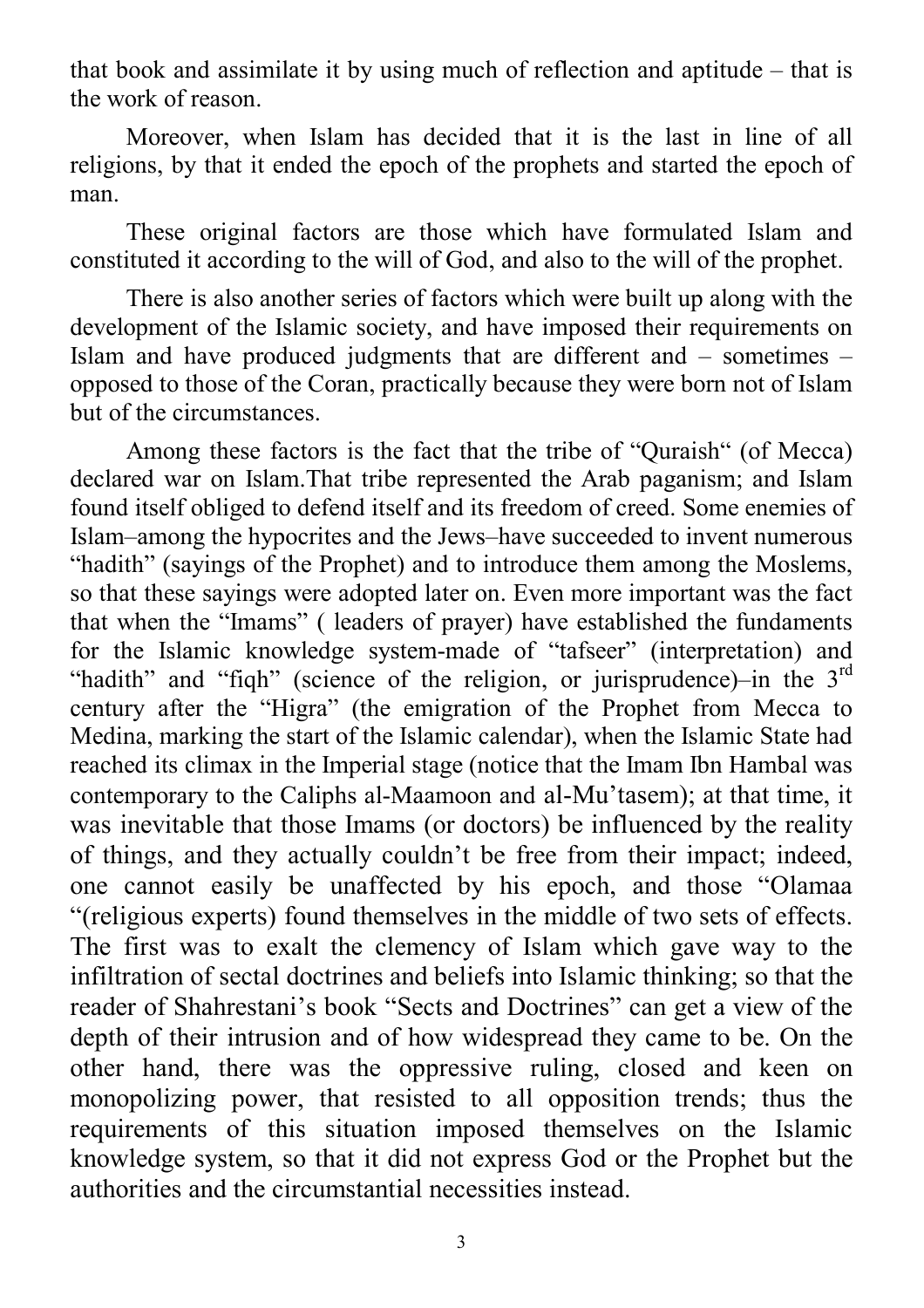The centuries passed on, with each century adding an explanation or a marginal "comment" over what the founding ancestors had established, leading to the over-amplification of the jurisprudential patrimony and to the increase in it of the reflected impact of the eras of disintegration and decline that the Islamic society has endured.

These "supplementary" factors have produced the Islam which the contemporary religious institution believes in today, which it supports and defends, although it really is the outcome of the social developments on Islam.But if that seems normal in a certain period of time, it is nevertheless not normal for that epoch of Islam that we call the Islam of the jurisprudents (the "fuqahaa") or the Islam of the patrimony.

It is disappointing that when some orientalists started to study Islam, they looked back at the references established by the ancestors; and that was normal due to the fact that the authors of these references were no other than the great doctors ("imams"), each in his field, such as al-Tabary, al-Qortoby, Ibn-Katheer, al-Zamakhshary… etc for the "tafseer" (interpretation), or the "4 imams" together with the following experts in "fiqh", or like Ahmed Bin-Hambal, Yehya Bin-Moeen, then al-Bokhary and Moslem…etc for the "hadith"; all these are guiltless, but the orientalists have not taken into consideration that their heritage does not represent the Islam of the true genuine century, i.e. of the  $1<sup>st</sup>$  century when the Coran descended and the Prophet lived, but that it does represent the Islam of the  $3<sup>rd</sup>$  century which expressed the requirements of the Imperial nature of the Islamic State.

## **THE CORAN:**

All Moslems believe that the Coran is the book of God who inspired it to the Prophet Mohammed by the means of an revelation brought to him by the angel Gobraeel. The first verse ("Aaya") in it is "Iqraa" – which means: read – thus indicating the prophecy of the "Rasool" – meaning : messenger – who is Mohammed. The Coran continued to descend on the Messenger for the 23 years of his mission, starting when he received the word "Iqraa" until the descent of the last verse of the Coran, a few months before his death.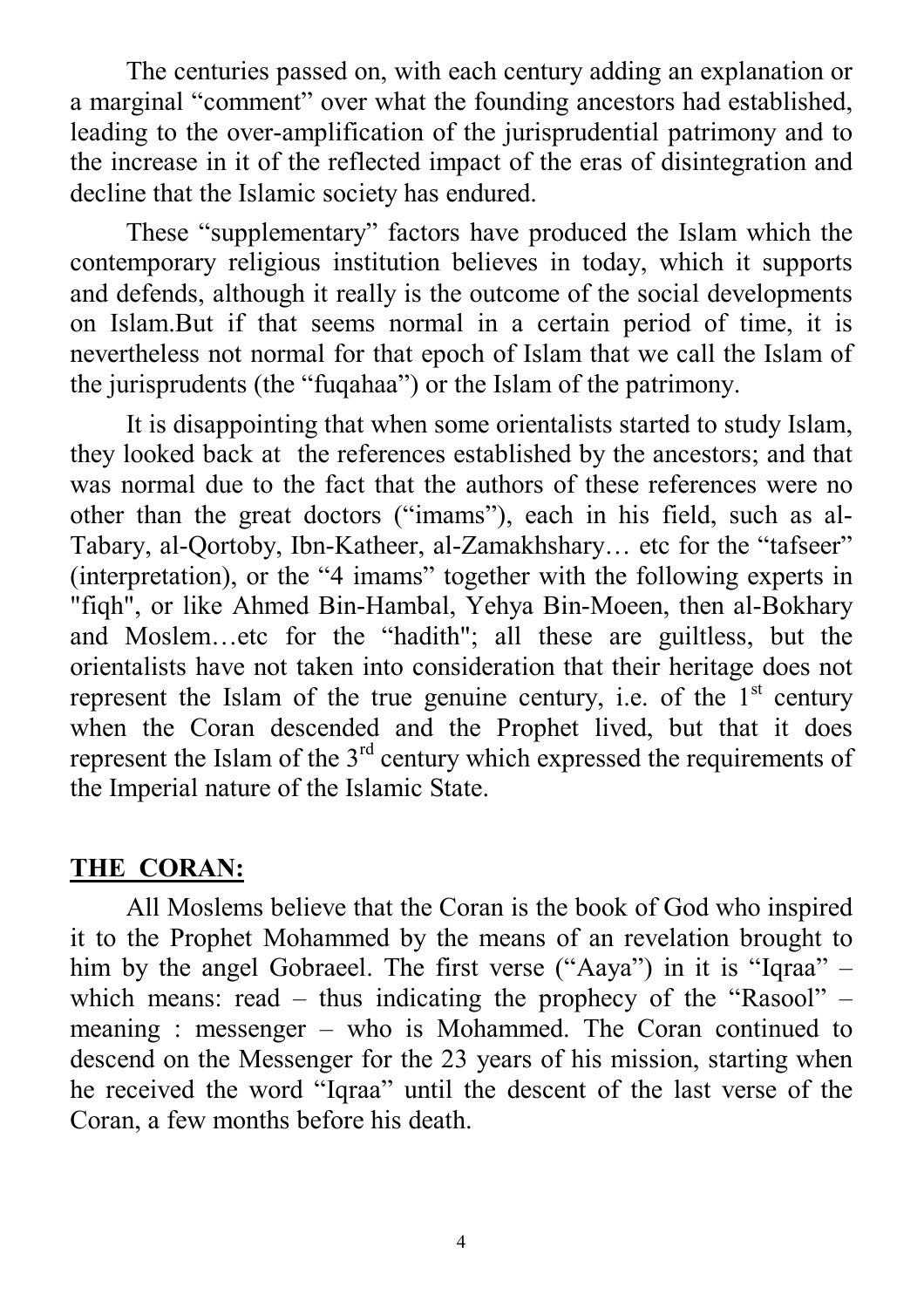The Coran is exposed in a unique orderly pattern that can be found in no other book : it is neither prose nor poetry – the 2 renown styles of writing -, but it gathers both in a remarkable texture that no one else has been able to imitate, thus it remained unique.

The Coran is subdivided into "Suraat", each "sura" containing a number of verses.Some "suraa" are very long, such as the "sura" of the cow with 286 "aaya"(verses), and the "sura" of the Omran clan with its 200 "aaya"; whereas some very short "suraat" have only 3 or 4 "aya". The total number of "suraat" is 113, with 6236 "aaya", the whole being divided in 2 major parts : the "Meccan " suraat which descended in the first 13 years of struggle of the Messenger in Mecca, and are characterized by a hearty and strong style and by the repeated mentioning of the previous prophets, and of the eternal dwelling place and the permanent rejoicing that the faithful expect, together with the painful suffering that expects the "mushrikeen" (the "associators", the polytheists). The  $2<sup>nd</sup>$  division are the suraat of Medina, the city where the Messenger fled to – or emigrated, i.e. the "Higra" – and where he founded the Islamic society; and it contains the rules, and have had a 10 years span until his death.

The titles of some "suraat" bear names of animals, or natural events or of specific news. We can find the cow (the longest sura), the bees, the ants, the spider, the ostriches…; also the suraat of Yussuf, of the clan of Omran, of Ibrahim, of Mariam, of Mohammed…; those of the light, the thunder, the star, the moon, the tours …This strange collection is somewhat due to the fact that the Coran is the book which speaks the most of the natural realities among the "divine" books : the Earth with its animals and its heavenly surrounding including the sky and the planets, and the phenomenons taking place on top of it including rain, winds and storms…so that the Coran can be considered as a universally global book.

The Coran possesses a strong influence which carries away its reader and its listener; it has been the only means with which the Messenger would lead the Meccan people to faith. He would read the Coran, they were taken by it and most of them would turn to Islam, or at least leave "with a different state of mind", as they used to say. That strength was due to the assembly of the musical and descriptive structure with a psychological treatment that touches the psychic chords of strength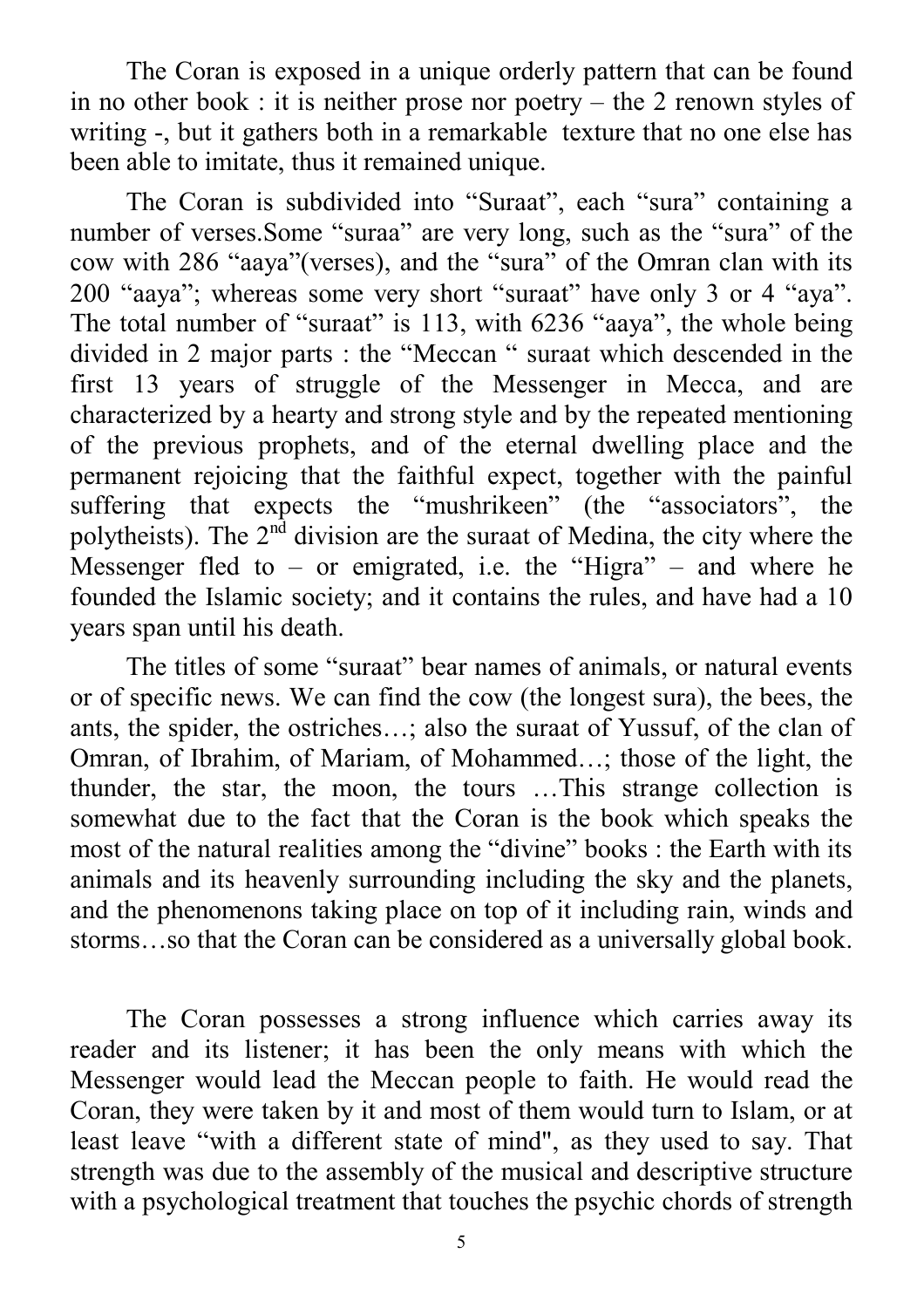and weakness, of richness and poorness,… etc; and also the introduction of noble values… All that made the Coran similar to a symphony like Beethoven's which produces its goal as soon as it is heard, needing no explanation.Thus, that marvelous advantage affected the listeners from the first impact, and became an essential part in the structure of Islam leading to the exclusion of clergy and of men consecrated religiously, because it confided in the individual.

The specific formulation of the aayaat is almost musical, and it established a special way of reading called "tagweed" (rendering better) which is closer to the composition of notes in music. The great musical composers have originally been coranic readers who relied on "tagweed " before going on to use the trends of modern music.

The Coran is not like the other books; it does not use the story telling style, and does not follow a chronological sequence; it is not subdivided into chapters each leading to the next, and each chapter does not tackle only one subject.The objective of the Coran being to lead people to the truth, it thus used a technical style and a musical system and instrumentalizes symbols and rhetoric; and as this only subject of guiding the people is the great goal of the Coran, every sura may contain some of the guiding power. Moreover, the Coran took into account that the common Moslem would not be able to memorize it all – or even read it all – so it made the guidance act in each sura in order to produce in its reader a certain amount of guidance even though he would read only 1 or 2 suraat.

In general, the fact that the Coran did neither use the common story telling nor the subjective order, not even the repetition of its meanings, but continuously moving from a topic to another …all of this caused perplexity to the orientalists and it even made the sympathizers of Islam not like that pattern, maybe because they overlooked the fact that this book is concerned only of guidance and thus it uses whatever would enhance it and disconsiders any other element.

What has also embarrassed the occidentals is that the Coran included diverging judgments, which may be conflicting in some cases. That was also the case for the Islamic interpreters themselves, which lead them to adopt the idea that the last verses have been a transcription of the first.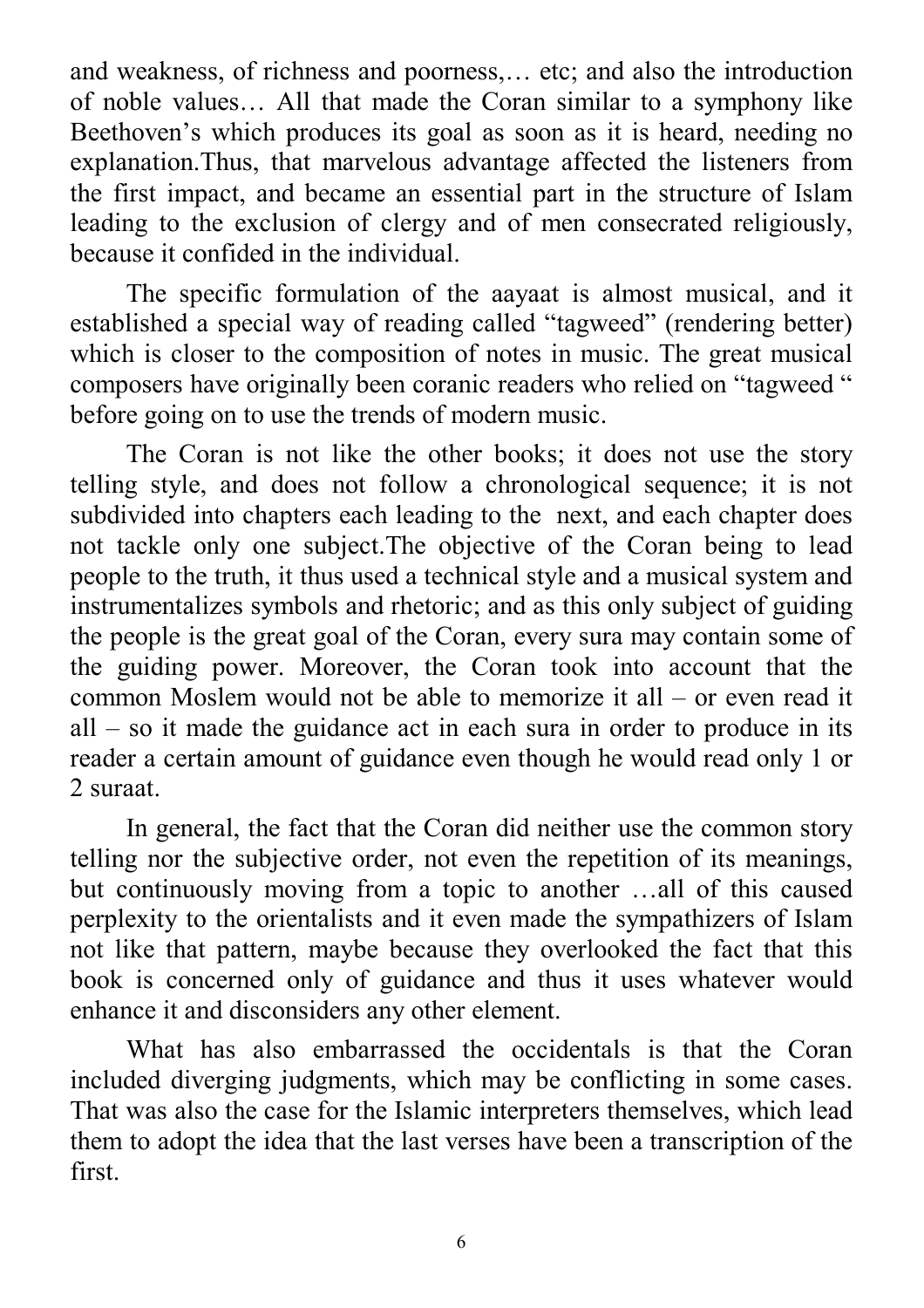That is not so. The fact is that the Coran did not want to confine the people into only one and eternal plan, because it acknowledged that that would be contrary to the rules set by God for the development of the human societies; it also knows that it has descended for all the peoples in all times, and so it must be ample, flexible and offering alternatives. Nevertheless, whatever may be the variety of these alternatives, none of them would contradict the genuine Islamic morality. Indeed, that versatility is governed by flexible and lenient limitations, but it would never deviate from the essence, the spirit and the values of Islam as a religion meant to guide the people, which means – in the terms of the Coran itself – pulling them out from darkness to light. This is how the Coran is able to go together well with the evolution of the societies.

In the Coran, a few allusions to the rejoicing in heaven and the suffering in hell did not please some critics, thinking that these diminish the honorability of the Coran. The fact is that Islam is a practical religion which deals with the human nature as it is, as God made it, including debauch and piety; it knows that people are intuitively harsh and cruel and are moved only by the hardest threatening images. The Coran has not descended for any elite, but for everybody in all times so that, in principle, it had to use those expressions with also encouragement and threat; it is common indeed that the "ipso facto" method is applied in every institution and system, and without it any organization would fall down.

#### **DOCTRINE AND THE "SHARI'A (THE LAW):**

It would make it easy to understand Islam if one knows that it is based on doctrine and "Shari'a". Doctrine is the essence of Islam because it concerns the belief in God the Highest, in his Messengers, his Books and the Last Day.These are the specifications of Islam which make of it a religion. The position of Islam in the various issues is inspired by this creed, and based on it.

Whereas for the Shari'a – the Law  $-$ , it concerns every aspect of the worldly matters, including the political, economic and social systems. One might find religions which would neglect that aspect of things or give it little importance, because it does not pertain to the core of the doctrine. Whereas for Islam, in spite of having not spoken of the details or of a specific system, it nevertheless exposes broad lines indicating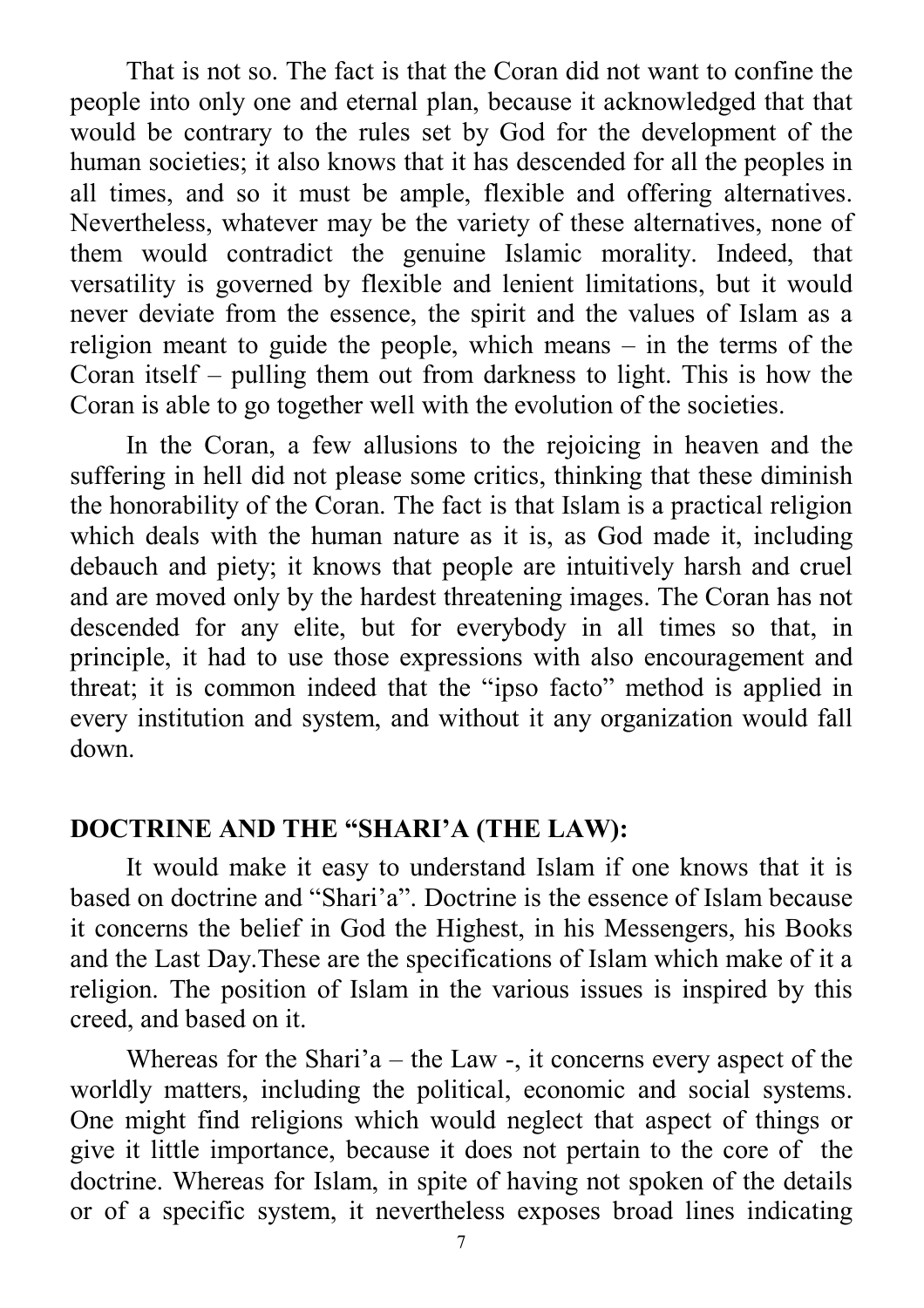what the society should be like it its economic dealings, its social aspects and its ruling manners. These gross lines do not specially indicate any specific organizational system, but they include the values on which the social, economic and political relations and statuses should be established.

In the economic field, Islam forbids  $-$  by coranic text – amassing of money, and prohibits very strongly all kinds of economic abuse. In that same line, it prohibits usury which was the old way to enslave the poor. It also genuinely imposed the "Zakat" (alms-giving), and the Coran has – unusually - determined its receivers in details in the verse 60 of the sura of conversion, which briefly includes all the domains of what we call social care and economic solidarity either in case of poverty or unemployment or sickness … etc, and the expression "for the sake of God" may include these cases and others.

The Coran also deplores luxury and sees it as an indication to corruption in the society that means its end. The verse says: "When we decide to exterminate a village, we give order to its opulent people to be depraved, so that the village would deserve the saying: and we have destructed it terribly" (16 of al-Israa).

The story of Qaroun whom God has opened the earth and made it swallow him, is a symbol for he who amasses and accumulates richness.

In the political domain, the Coran deplores very harshly the ruling of the Pharaohs and of the kings who bulge into a village and destroy it and to humiliate its dignitaries; it also laments the minister who adapts himself always to the rulers, and symbolizes him through "Haman".

In the social field, Islam has shun aristocracy that is based on class levels and kinship, and deplored tribal fanatism, and equalized between people as the "teeth of the comb"; it called piety a virtue, and equalized between man and woman, between the rich and the poor, the subordinate and the governor.

The accurate ruling established over heritage is also part of the "shari'a". In it, it takes into consideration the degree of kinship with the deceased. Women never inherited before, but were themselves a heritage! The Coran came to give them a part which may be more than the part of men in thirty cases, excepting the case of a brother and a sister where the former obtains double the part of the latter. These are the major ruling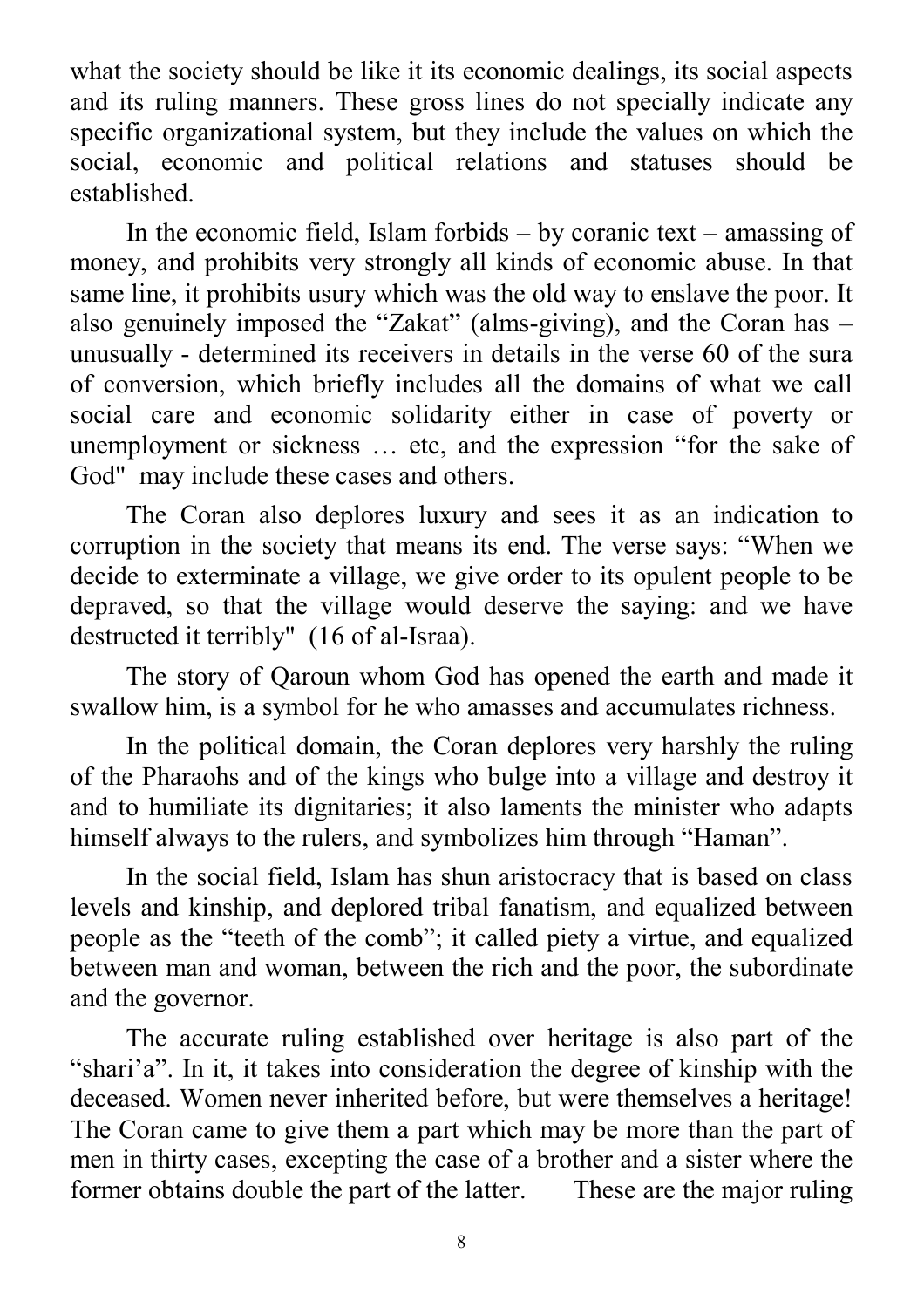lines which together form what is called the "Sharia ".It also includes some sanctions, such as death to anyone who intentionally kills another, and the whip for an adultery or a slanderer, and hand-cutting for the stealer.

A story has been told about the Messenger having stoned an<br>ery – although that has not been mentioned in the adultery – although that has not been mentioned in the Coran.Nevertheless, most "fuqahaa" (religious experts) have accepted that story. We mention it here just to state that the Messenger may not be cruel, and may not more severely than what is in the Coran.We do accept the less cruel rulings of the "sunna" (rules of Islam) because the Messenger is " mercy for the all the world ", " he pities your hardship, cares for you with tenderness and clemency ", " and if he would abide to you in various matters, you would suffer ". That is why we chose the less cruel sanction because it applies alleviation, ease and mercy. It is probable that the behavior told about the Messenger was before the descent of the sura of the light, so he decided by himself - with the absence of a text – to go by the sanction of the old testament on the adultery.

The "fuqahaa" (religious experts) have frequently studied these sanctions (" hudood") with great care, and some of them decided to avoid the hand-cutting for stealth, choosing to impose a fine on the stealer. The cutting is applied only for repeated stealth, and if the robbery is so big as to cause economic damage, like those who steal billions from banks using false letters of guarantee…and so on …

With our efforts and "calling to revive Islam", we identify two strictly different domains.

The first is that of the ideas, that of the beliefs, and is based on freedom; the second is that of the action ( the shari'a ) and is based on justice . We believe that all the laws of the shari'a have descended for just reasons which existed at the time of their descent. But it may happen that – due to the evolving life in the world – evolution includes changes that eliminate the reason why the specific judgment was given, and in that case the sanction is nullified. That is what happened when Omar Ibn-el-Khattab found that Islam did not need anymore the support of the "joined hearts "to whom the Messenger had been paying the "zakaat" for them either in order to join their hearts and bring them to Islam or to avoid their opposition; and all these justifications had disappeared at the time of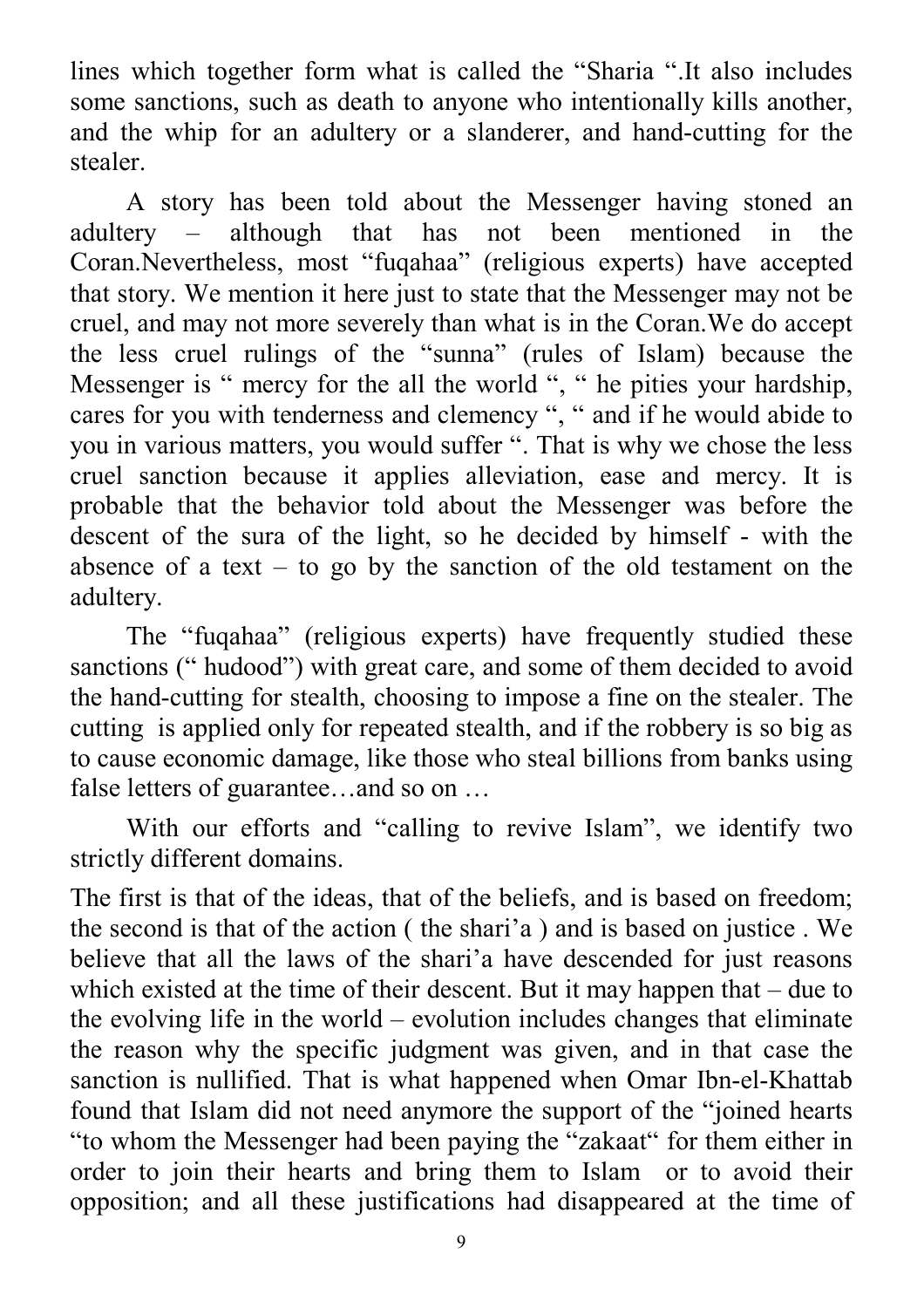Omar Ibn-el-Khattab, so he did not hesitate to abrogate that judgment, although it was textually mentioned in the Coran. He also abrogated the cutting of the hands for stealth when a famine occurred.

### **A BRIEFING ON THE HISTORY OF ISLA:**

The Messenger of Islam Mohammed, son of Abdallah, was born in the year 570 AD in a noble family in Mecca. His grandfather Abdel-Motteleb was the chief of the strong tribe of Quraish which was ruling Mecca and was famous among the Arabs because of the geographical position of Mecca along the way of the caravans and because it was the city of the "Sacred House "which is the dwelling place of the "Ka'ba" that was considered as very sacred by the Arabs who used to visit it as a pilgrimage on specific seasons. The "Ka'ba" was the shelter of the statues of the Gods of Quraish.

Abdul-Muttaleb, the grand-father of the Prophet, had 10 sons of whom he preferred the youngest, named Abdullah. This one married Amna, the daughter of Wahab. After just a few months with her, he had to join a trading caravan; but just after his return, he died and was buried in Medina; so, Amna lost her husband and the boy was born orphan, having lost his father.

When Amna gave birth to her son, his grand-father was very happy and named him Mohammad, which was unfamiliar name among the Arabs.His mother sent him with a feeding-nurse from the tribe of Bani-Saad; it was accustomed for mothers to send their baby-born sons to the desert in order to grow in a healthy atmosphere and to learn an eloquent Arabic language.He returned with his nurse to his mother after 5 years, but his mother died before she could rejoice of her child, so his feedingnurse Om-Ayman took him in charge.His grand-father later died, so he was taken in charge by his uncle Abu-Taleb who was not of the same dignity as Abdul-Muttalib. At the age of 13, Abu-Taleb took Mohammad in a trading caravan to the Sham (the Syrian lands) reaching Bosra, where the adolescent Mohammad met the monk Behera. Much is said about that meeting, but the outcome of what can be understood from it all is that he predicted a bright future to Mohammed, and that he advised Abu-Taleb to keep him away from the Jew.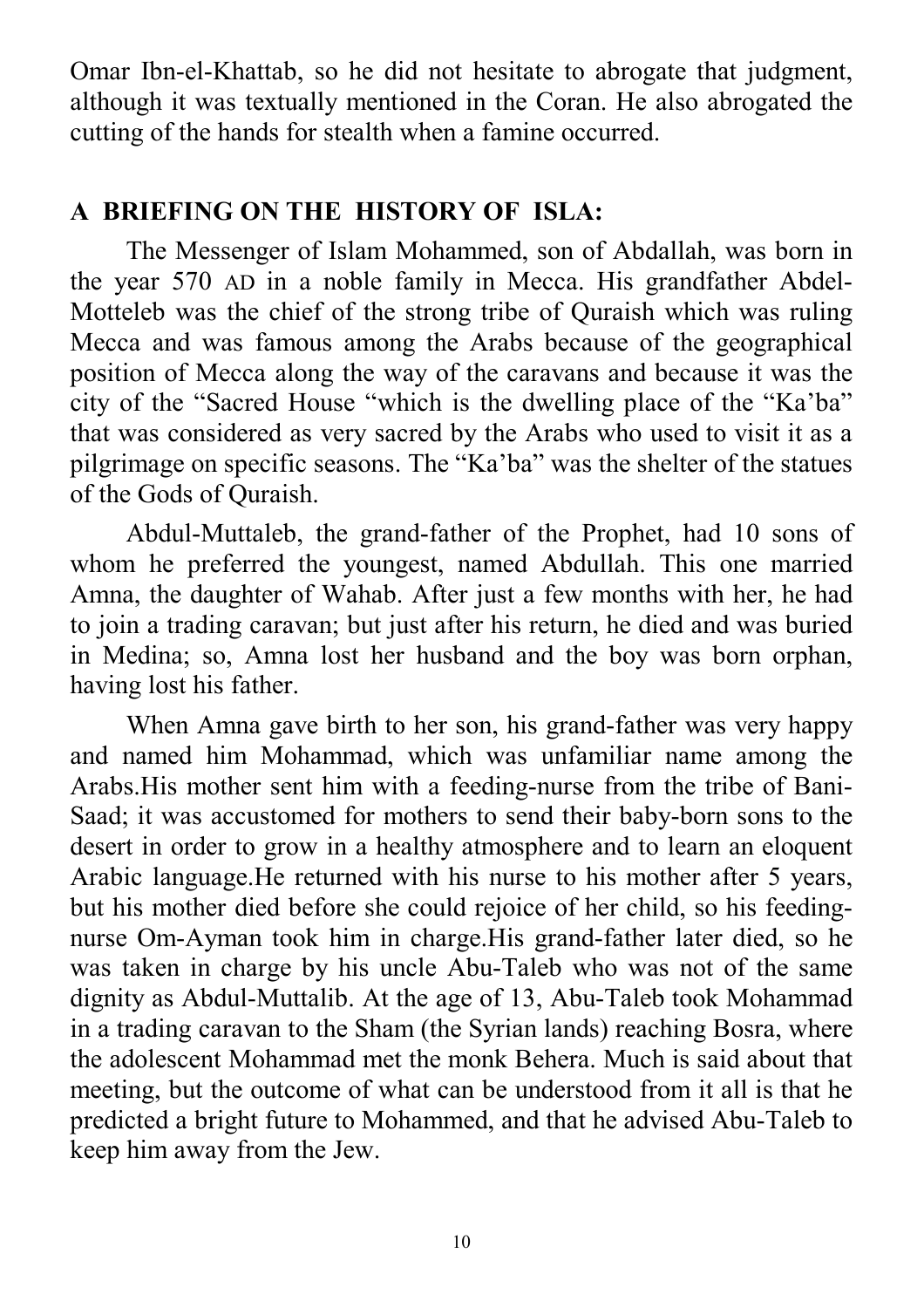Mohammad then worked in commerce for a noble and rich woman called Khadiga; he traveled with her servant Maysara, made good trade; Maysara came back and told his master lady about his character, his chastity and his honesty. Being a widow and advanced in age, she thought of marrying him. So, at the age of 25, Mohammad became the husband of this lady whom history proved to be excellent. She gave birth to all the children of Mohammad who died during his life, except for Fatma who married her cousin Ali Ibn-Abi-Taleb and got of him el-Hassan and el-Hussein who have become the heads of the "Shiite" school called "twelvists" (of 12 ) which rules Iran in the present time.

Mohammad interrupted his commercial duties in order to rest and concentrate on the religious thinking which was overwhelming him since he saw that his clan was worshiping idols. He felt the need to isolate himself, which he started to practice in a cave called "Harraa", to think of the existence, of heaven, of the Earth and all that exists on it : man, animals, plants…That was for him a spiritual and psychological preparation for the mission that he was surprised to receive when he heard a voice calling him saying : "read". That was the angel Gibreel (Gabriel), and that was the calling for him to Islam and the beginning of revelation.Mohammad came back frightened and shivering to Khadiga who has been the first to become a Muslim, and has sustained him with her warm feelings and her moral and material suppor.

As soon as the Messenger (Mohammad) announced his prophecy and his calling, the people of Quraysh declared a ferocious war against him and tracked and persecuted the small first group of believers –who were among the weakest –, and killed two persons, Yaser and his wife Somayya, whereas their son managed to escape and became one of the great Muslims later on.

In the  $10<sup>th</sup>$  year of his prophecy, his uncle Abu-Taleb who had protected him from the evil persecution of Quraysh; and also Khadiga died. The Messenger called that year "the year of grief ".

The early signs of relief appeared when some people of Medina believed. They had come to Mecca for a pilgrimage, and the Messenger contacted them to propose Islam to them which they converted to.They had heard their allies, the Jews of Medina, speaking about a prophet whose time had come to appear. The year after, 72 men and 2 women of them came to the Messenger and consented collectively on protecting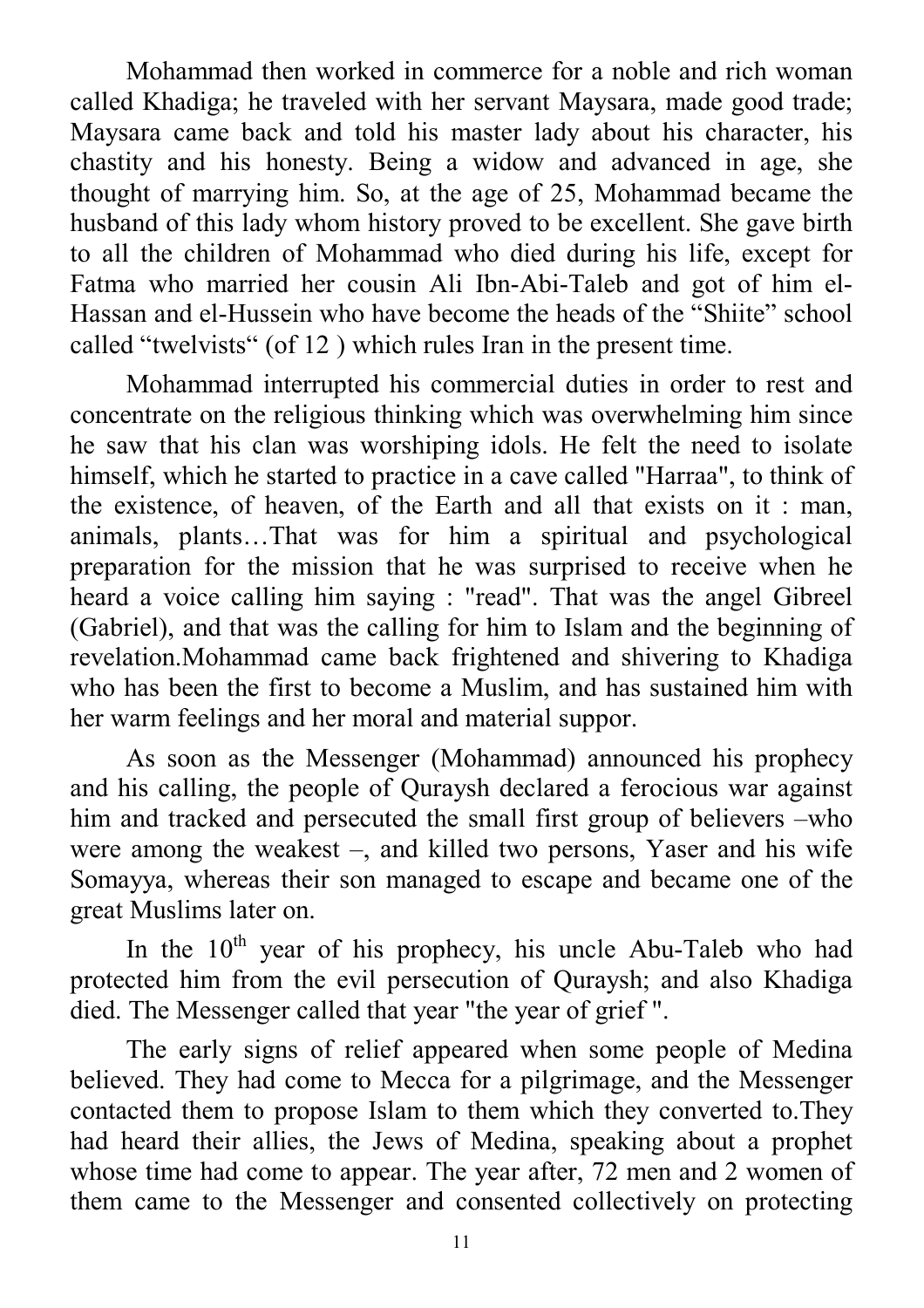him; so he sent with them one of his best companions, Mossab Ben-Omer to teach them the Coran, which he did so well that Islam spreadin Medina. Thus, "Medina has been conquered by the Coran" , as Aysha said. That conquest was accomplished with neither sword nor spear, and it has been the basis for all the following conquests.

The belief of that group – "al-Ansaar", the "supporters" – came in a convenient time. Indeed, Quraysh had just finished preparing a plot to kill the Messenger by calling young men from all the tribes to do it together, so that "his blood would lost among the tribes ", and they had agreed on the to execute that plot. They stood at the door of the Messenger of God while he was sleeping, waiting for him to come out; but God made him know about the conspiracy, so he went out in disguise leaving Ali Bin-Abi-Taleb sleeping in his bed covered with his cover; and he secretly informed Abu-Bakr who thus accompanied him in that journey of salvation, to Almadina.

It was a long and exhausting journey in which the Messenger escaped from the troops of Mecca who had been very angry when they discovered that he was safe, and had sent trackers to catch him…After that journey, the Messenger reached the gates of Medina where people were there waiting for him – men, women and children – singing a chant which has become famous in Islam:

"The moon has come upon us, out of the midst of farewell…"

With that emigration ("Higra"), a new chapter had started in the history of Islam. The Messenger had spent 13 years in Mecca, giving the call, and was subjected to persecution without ever trying to reply to his enemies or declaring war against them. These were long years of tribulation for the believers during which they demonstrated patient resistance; whereas now, that was over, and he had moved to Medina which had put itself under his orders.

The Messenger established a new type of State in Medina, with none of the usual characteristics of a State, i.e. to be an oppressive organization, having its permanent army, police and prisons, and imposing taxes on people. All that did not exist in the State in Medina. Moreover, the head of state was a prophet who received revelations – which have also corrected some of his decisions. This cannot happen in any other state. Nevertheless, it did have aspects similar to other states, as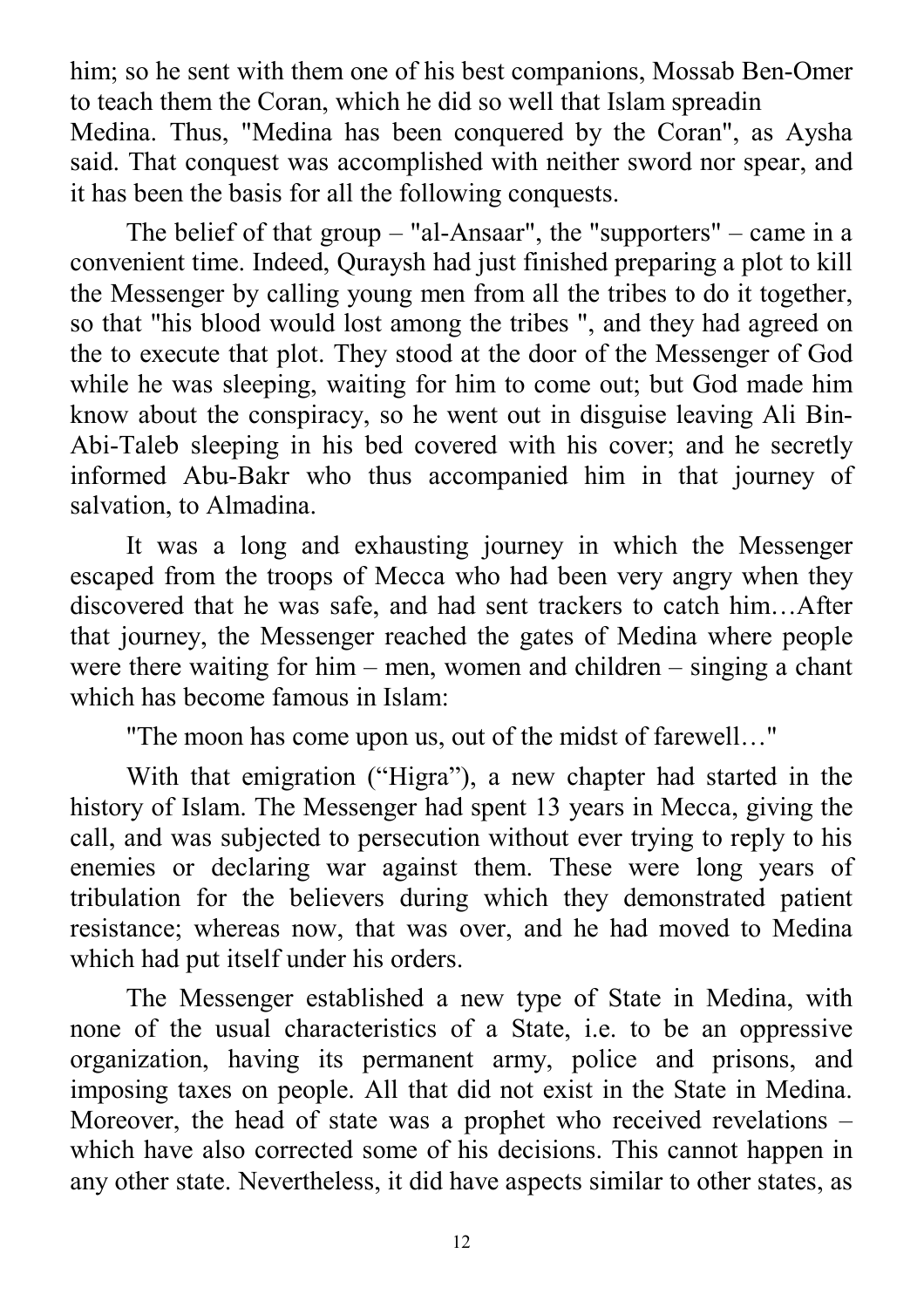the Messenger had set plans for war time and for peace time, and he signed pacts and sent to kings in order to call them to Islam.

The 10 years in Medina were full of strive and glory for Islam, as it had to enter in a series of wars because Mecca would not leave it, especially that Medina was on the way of its caravans. So the war started in Badr where Moslems gained victory; but they lost at Ohod. Those wars went on alternatively until the conquest of Mecca in the year 7 of the "Higra" (628 AD), when the Prophet entered it as someone grateful, not as a victorious conqueror, bowing upon the back of his camel to give thanks to God instead of showing pride in a victorious Roman procession; he looked at the masters in Mecca who had persecuted him and tortured his companions, without spoiling his generosity and his forgiveness, and he said to them: "go, you are free". With that clemency, he gained conversion to Islam from them all, so their swords-from then on- were to serve Islam after having combated it.

The Messenger then came back to Medina. And in the year 10, he left the city with more than 10000 Moslems, on a pilgrimage to Mecca. That was his farewell pilgrimage during which the Prophet gave his last testament to the Moslems, commanding them to keep the oath, not to shed blood or rape others possessions, to eliminate usury, and to protect women and slaves. Following that, he died.

 After his death, numerous groups renounced the faith among the Arabs who had joined Islam after having seen his victories; but they had joined it without internalizing its values, and now longed for their previous tribal life when they had neither to relate to a central government nor to pay the "zakaat"(compulsory almsgiving).The future of Islam at that moment was at high stakes. Fortunately, at that time appeared Abu-Bakr, the Prophet's friend and his minister, and the first man to adhere to Islam. That very special man has been capable of reorient the deviating current. The "Ansar" (believers from Medina), after having lost the Messenger who cherished them a lot, had decided to submit the leadership to their chief Saad Ben-Ebada , and they gathered in the cenacle of Bani Saaeda. The "Muhagiroun" (emigrants) did not know of that reunion, until Abu-Bakr was informed at the last moment. He thus joined the throng and– with his wisdom and delicacy – convinced the Ansar that the Arabs would only abide to a leader from Quraysh, and they had made that choice earlier so that it was better for them now to

13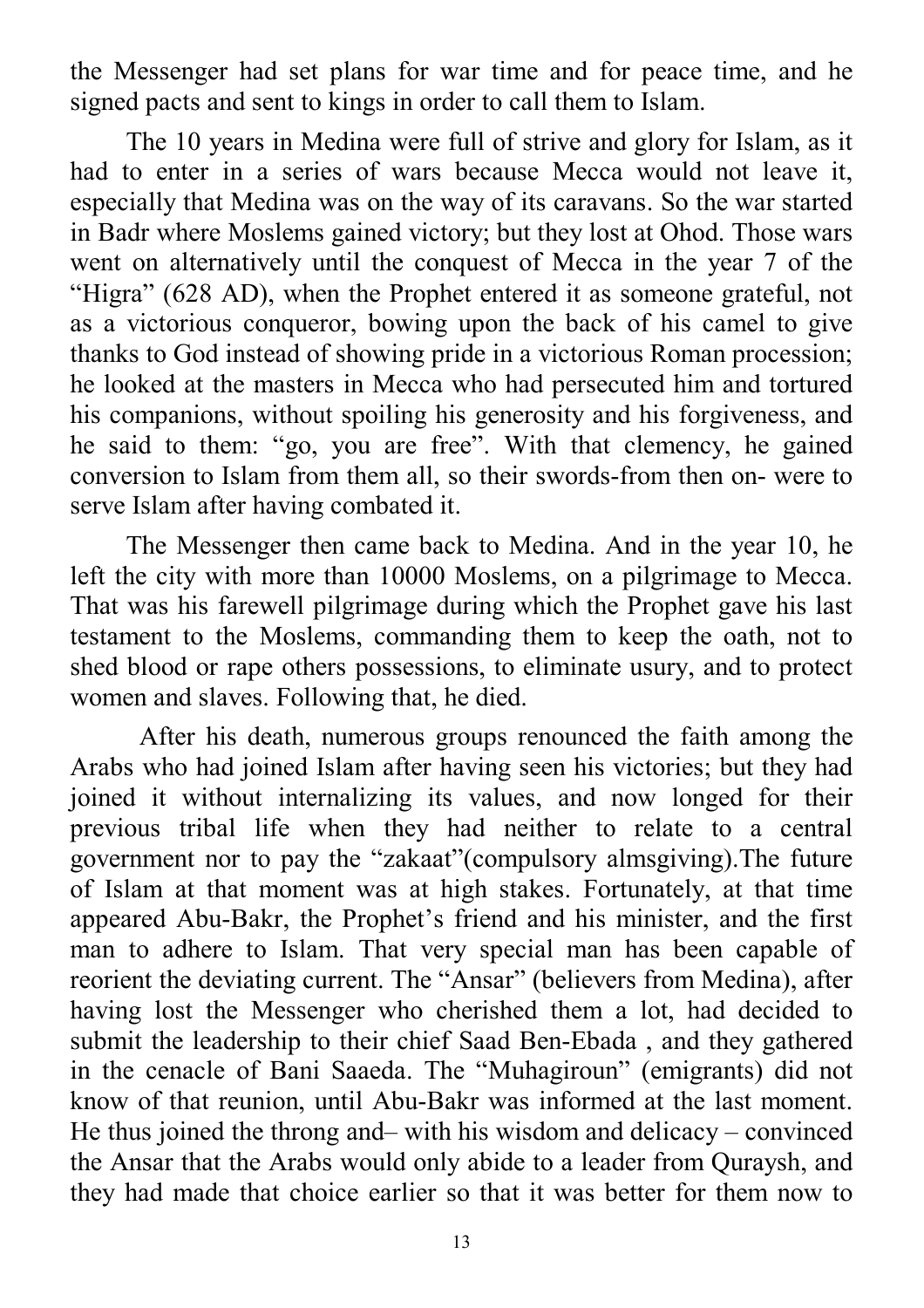accept that policy…He finally did not leave them before they had unanimously consented on him as "Calif" a (leader following the Prophet), thus having prevented a schism that would have torn the unity among the Moslems. He then gave his speech by which he established in a few words the basis for Islamic ruling. He asked them to support him if he does things right, to correct him if he is wrong, to obey to him as long as he will obey to God, but to disobey him if ever he would disobey God. He stated these sublime principles spontaneously and in the midst of the rapid and consecutive events. He then had to deal with the apostates, who had started to cause trouble with Medina that had no army. In fact, before these events, Abu-Bakr had sent an army to the north by a command from the Messenger of God; so, as soon as that army returned, he sent them to face the apostates with an order to punish them strongly if they don't give up and obey. Abu-Bakr acted until the end by using such policies – waving between clemency and broad vision and wise foreseeing at times, and stiffness at others. Before he died, his wisdom lead him – just as he had started his leadership – to recommend the Moslems to consent on Omar Ibn al-Khattab after him, as the chiefs of the Arab had wanted. He wanted to avoid a dividing uprising similar to the one of Bani Saaeda's cenacle. The Muslims accepted Omar to become caliph, especially after having heard his first speech which was in the line with Abu-Bakr's words in the latter's first speech.

Omar was a administrator and a statesman by his natural character. He had a strong will, a piercing vision, and an insistence that could be moved only by his piety. In his epoch, conquests were multiplied: Persia, Syria and Egypt; nevertheless, he was keen on protecting the Moslem blood, so he never gave an order to invade until he was certain of all circumstances. He established the growing State upon fundaments resulting from his geniality. His caliphate lasted for ten and a half years. Then he was killed as he was getting prepared to pray, by a Persian freed slaves) who could not stand the victory of the Moslems over Kisra (the Persian leader); so he made a plot and killed him.

The stabbing of Omar has practically been a stabbing of the caliphate itself, and its end for ever. Osman, who took the lead after Omar, did not behave as the latter did : with him, corruption started; and he was old aged and was dominated by his court and collaborators who were of Bani Omayya. Things got troubled until he was killed in an upheaval. After him, Ali Ben-Abi-Talib tried - in vain – to bring back the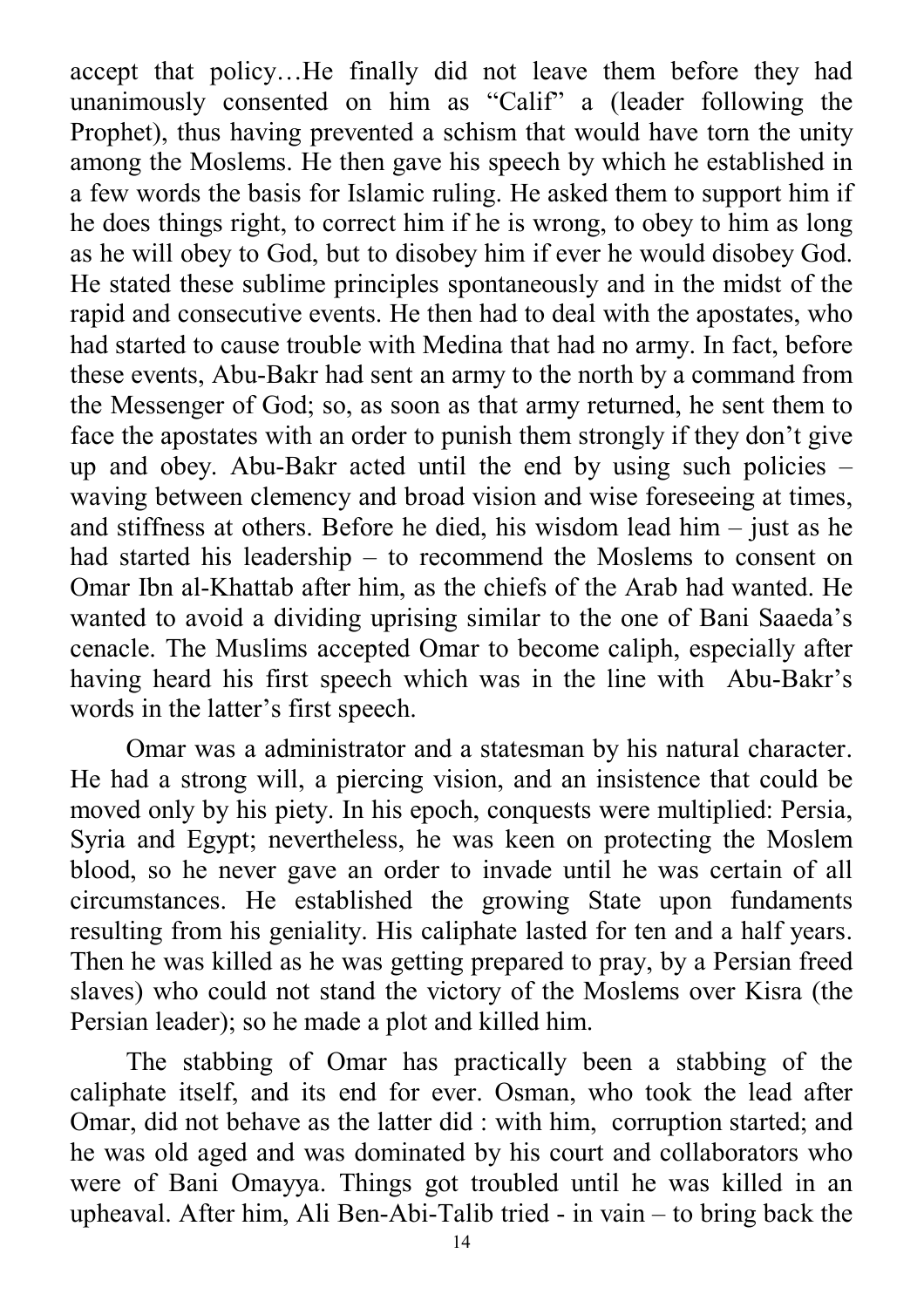caliphate to how it was in the time of Omar and Abu-Bakr; practically, corruption had penetrated the people so their faith and zeal faded, and these had been the values that secured continuity for the early epochs. Ali too was killed.

This briefing on the troubled second part of the first 4 caliphates – these four were called "the Rashida caliphates" meaning the reasonable – demonstrates that it was subdued by the same evolutionary factors which subdue all systems.It was not infallible as it was subjected to the change of times. Nevertheless, it cannot be denied that it was the best governing experience the world has ever seen.

If the Europeans may tell of the "the Greek miracle" and of the period gathering together Socrates, Plato and Aristotle, then it is rightful for the Islamic historians to exalt that prodigious and unique experience of government that gathered the Messenger, Abu-Bakr, Omar Ibn al-Khattab and Ali Ibn-Abi-Talib, and to see in it an accomplished utopia.

In the year 40, Higra Moawiya Ibn-Abi-Sofyan transformed the caliphate into a detestable monarchy, ending the era of Islam of Man, starting the era of Islam of Sultan. The former is the true Islam called and corresponds to it, whereas the latter is the ruling of Moslems with their weakness or their piety. The caliphate that started with Moawiya cannot be called caliphate; it was only an oppressive and hereditary monarchy, as any other ruling system of the Romans, the Pharaohs or the Persians. Things went on like that till Mostafa Kamal Atatork cut the caliphate from the roots and eliminated it in the year 1924 AD.

The Islamic civilization appeared especially during the Abbasides caliphate ( of Abbas and his successors ), when Bagdad – in the epoch of Haroun el-Rasheed – was the capital of the world, or the "middle ages Rome ". During that period we find philosophers and medical doctors and scientists, who discovered algebra and its formulae, geometry, astronomy, physics,.. etc. But here we are telling not of civilization but of political history. The system of the State was globally corrupted, which led to its fall when the Tatars attacked Bagdad in 1258 and destroyed it and killed its people.

In spite of all that, the Islamic history was of universal dimension, Bagdad having been the greatest capital. When it fell down, Cairo took the lead of its role, and Egypt has been capable of defeating the Crusaders and the Tatars. In al-Andalos (Andalusia in Spain), excellent personalities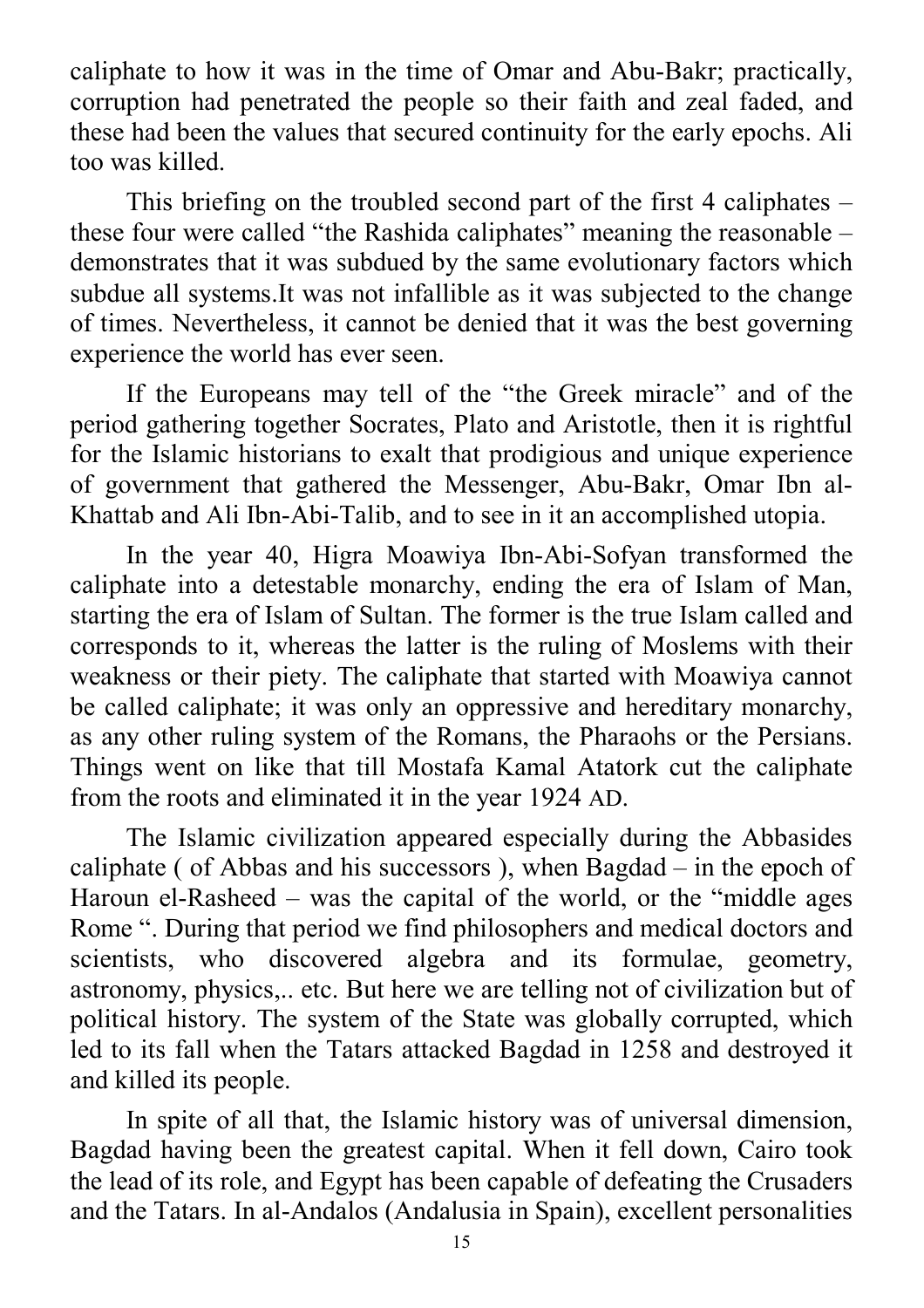have shown-up : philosophers and medical doctors and scientists... But the political system in Andalusia and in Egypt was corrupt, so Al-Andalus fell in 1492 to the Spanish, and Egypt in 1517 to the Turkish.

In the year 712, Tarek Ben-Ziad and his Berber army defeated their Spanish enemies; they were not numerous, but they fighting for faith and felt they had a mission and did not fear when Tarek burnt his ships and they couldn't move back : the sea was behind them and the enemy in front, so they won. The Berber themselves were defeated at Poitiers (France) in 732 because they were very heavy to move, having insisted on carrying much war wealth, so when the enemy attacked they fought to defend their booty; the fight strategy was not balanced anymore and they lost. Tarek himself had deserved victory, but in as much the Berber deserved defeat.

It has been said that the combat of "Zalaaka" where the Moroccan prince Yusef Ben-Tashfeen defeated the Spanish has delayed the falling of al-Andalous for 300 years. Fine, but what next? The fall. Genius men may lengthen the age of a corrupted system, but they cannot keep it from falling in the end.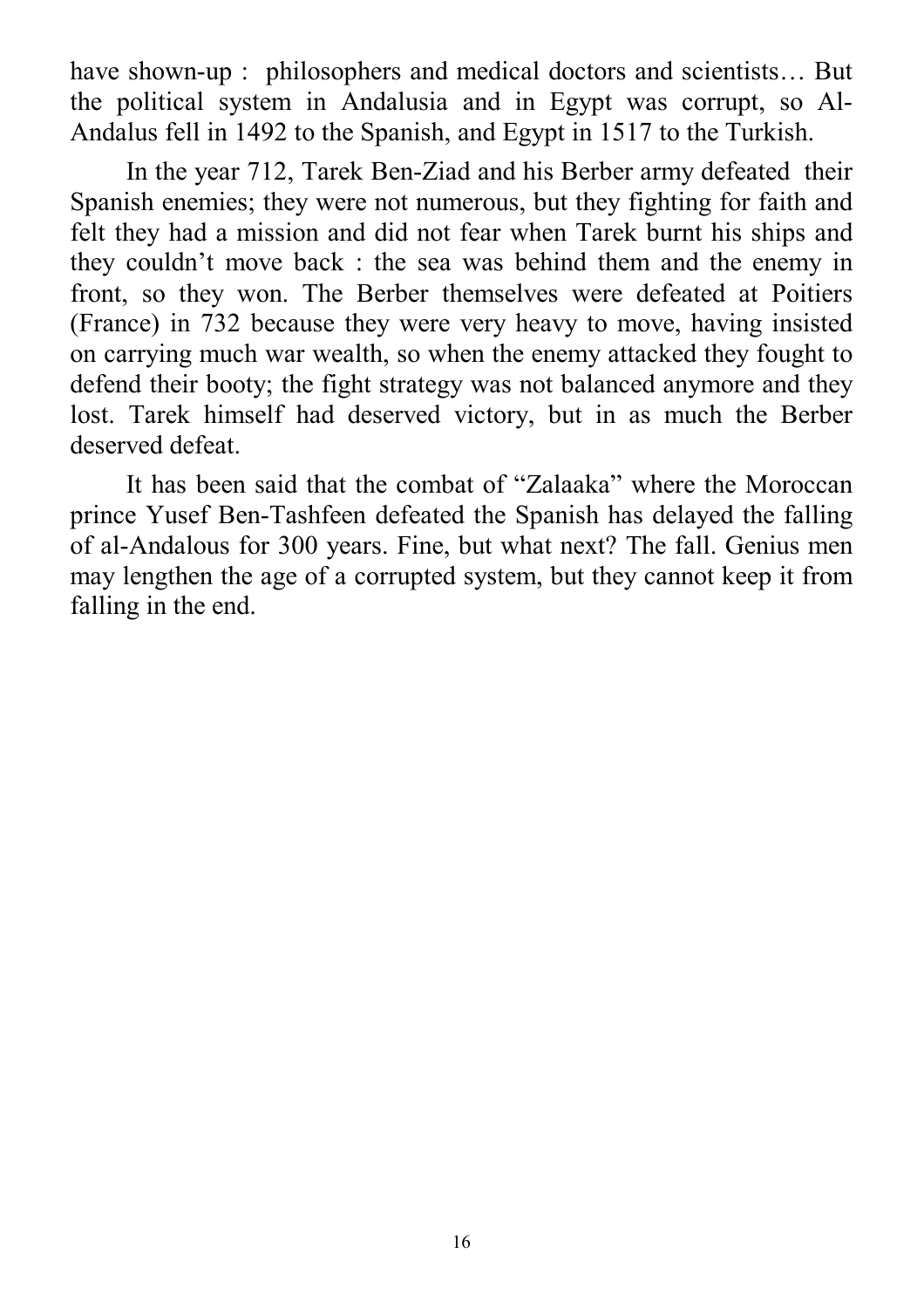One of the converging elements is that Islam states that, being the last religion, it had to take a position with respect to the religions, and it did: religions are all one in their spirit, as their goal is the self-submission (which is the meaning of the word "islam") of the heart to God the Highest, and anyone who achieves this becomes Moslem. Thus the Coran considered Abraham, Moses, Issa (=Jesus) and the 12 tribes all Moslems. The Messenger also spoke of religion as being similar to a house that has been strongly built, except for a gap in its construction, and Islam came to fill it up. He also spoke of the Prophets as brothers from one father, Abraham, but many mothers.

Islam also recognized that, although all religions are one in their theme– believing in God-, each one of them ha sits own laws representing its epoch and the society where it appeared… etc.

That is why Islam recognizes all the religions, and the Moslem does not have a complete faith unless he believes in all the Messengers of God: "We do not differentiate between any of them and any other".

Whereas for the differences between the Holy Scripture books, Islam explains that they are due to errors in the numerous translations of the Bible, especially the Old Testament which descended in the time of the Pharaohs; they may also be in the differences between the Churches, such as the changes that Martin Luther introduced in the Gospel.

 We shouldn't forget that there was not printing yet, but they used to rely on numerous scribes to write and copy the books.

Essentially, the elements of dissent come from the fact that Islam represents the principle of strict Unicity, while Christianity is based on the Trinitarian principle, which is the issue that has divided the Christian world up till now. For Islam, Christ is a prophet honored just like Mohammad, and nothing more.

Moreover, Islam has not been established on a miracle such as the ones attributed to Christ. It also has no church, and does not approve of any priesthood; it does not have a theology, because the proof of the existence of God in the Coran is the creation. The Coran has summarized that proof in 4